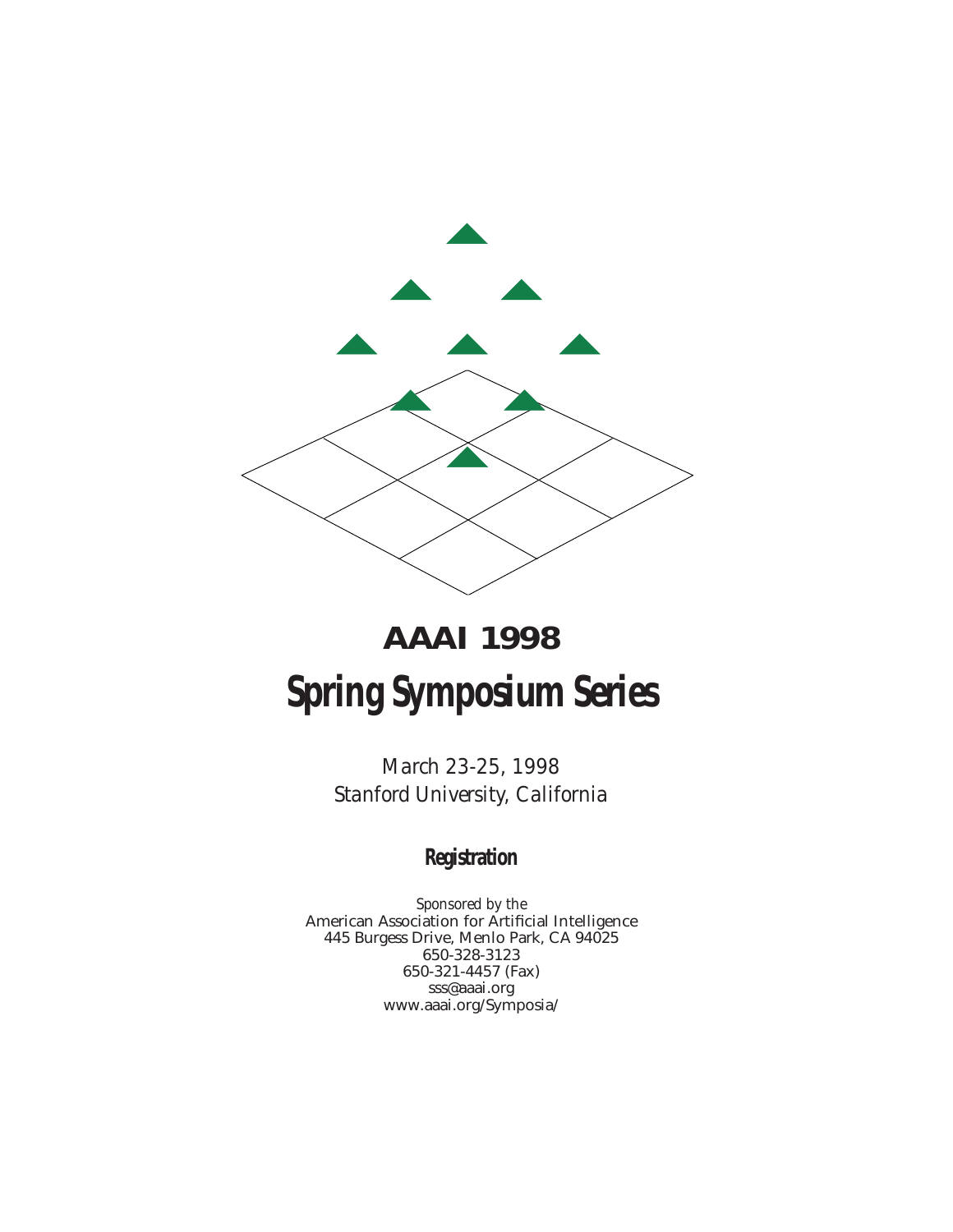The American Association for Artificial Intelligence, in cooperation with Stanford University's Department of Computer Science, presents the 1998 Spring Symposium Series, to be held Monday through Wednesday, March 23- 25, 1998, at Stanford University. The topics of the eight symposia are:

- Applying Machine Learning to Discourse Processing
- Integrating Robotic Research: Taking the Next Leap
- Intelligent Environments
- Intelligent Text Summarization
- Interactive and Mixed-Initiative Decision-Theoretic Systems
- Multimodal Reasoning
- Prospects for a Commonsense Theory of Causation
- Satisficing Models The highlights of each sympo-

sium will be presented at a special plenary session. Working notes will be prepared and distributed to participants in each symposium, but will not otherwise be available unless published as an AAAI Technical Report or edited collection.

Each symposium will have limited attendance. Participants will be expected to attend a single symposium throughout the symposium series. In addition to participants selected by the program committee of the symposia, a limited number of other interested parties will be allowed to register in each symposium on a first-come, first-served basis. To register, please fill out the registration form, and send it along with payment to:

1998 Spring Symposium Series AAAI, 445 Burgess Drive Menlo Park, CA 94025 Telephone: 650-328-3123\*

Fax: 650-321-4457\* sss@aaai.org\*

\*Credit card orders only, please. Please note that there are security issues involved with the transmittal of credit card information over the Internet. AAAI will not be held liable for any misuse of your credit card information during its transmittal to AAAI.

This document is also available at www.aaai.org/Symposia/Spring/ 1998/sssregistration-98.html

### Tentative Program Schedule

(subject to change)

Monday, March 23 9:00 AM - 5:30 PM: Symposia sessions 6:00 PM - 7:00 PM: Reception

Tuesday, March 24 9:00 AM - 5:30 PM: Symposia sessions 6:00 PM - 8:00 PM: Plenary session

Wednesday, March 25 9:00 AM - 12:30 PM: Symposia sessions

Registration will be in the lobby of Tressider Union at 520 Lagunita Drive on the Stanford University Campus.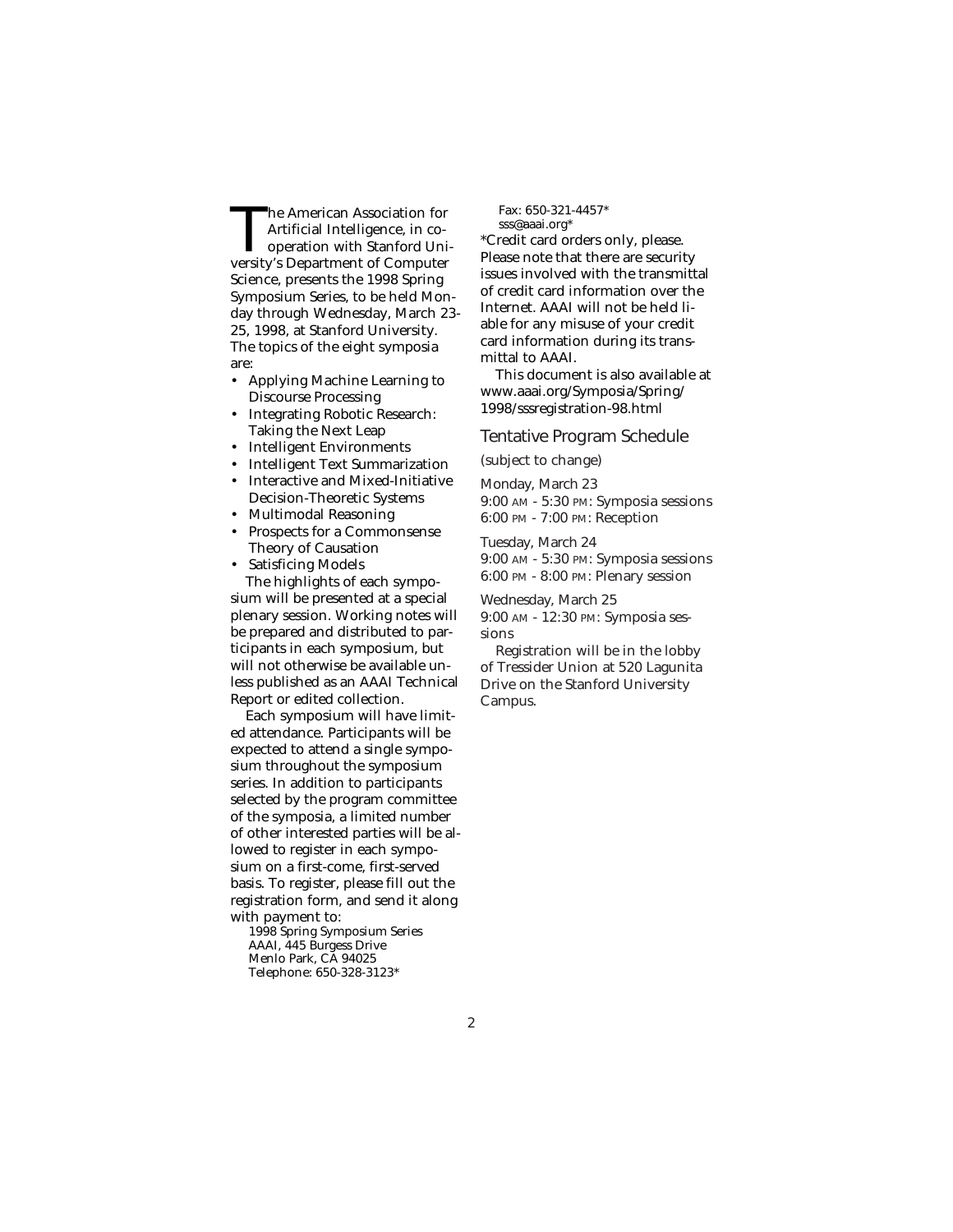### **Applying Machine Learning to Discourse Processing**

F<sub>man</sub> **Tollowing success in using ma**chine learning (ML) techniques in speech, syntactic, and semantic processing, there has been an increasing interest in applying ML to discourse problems such as dialogue act prediction, cue word usage, and discourse segmentation. This symposium will bring together researchers interested in exploring the potential contribution of ML to discourse interpretation and generation to address the following issues:

From the discourse processing point of view, issues include: What tasks in discourse understanding or generation are most suitable for processing using ML-acquired models? Which ML approaches successfully adopted by other areas of natural language processing seem promising for use in discourse processing? How can learning be performed during the discourse comprehension or generation process? How can knowledge acquired for discourse interpretation or generation be reused for the other? What types of pragmatic knowledge can be acquired by ML? What kinds of categories and features can be tagged automatically or reliably? How can useful features be identified?

From the machine learning point of view, issues include: What are the different ML techniques that may be suitable for acquiring knowledge for discourse processing? What are the features of these ML techniques that

make them particularly suitable for application in discourse processing? How does the performance of models for discourse processing based on ML techniques compare to those based on traditional methods? How do different ML techniques compare with one another in terms of accuracy, efficiency, amount of data needed for training, for various problems in discourse processing? What discourse corpora are currently available for ML? What other corpora are needed for ML research? What characteristics of discourse processing cause problems for existing ML techniques?

The tentative symposium format includes short tutorials on ML techniques, presentations of technical papers, as well as sessions for experience-sharing and discussion of the above issues. Further information can be obtained from www.cs.cmu. edu/afs/cs.cmu.edu/user/ngreen/ public-web-pages/sss-98.html

#### Organizing Committee

Jennifer Chu-Carroll (cochair), Bell Laboratories, Lucent Technologies (jencc@ bell-labs.com); Barbara Di Eugenio,University of Pittsburgh; Nancy Green (cochair), Carnegie Mellon University, (Nancy.Green@cs.cmu.edu); Peter Heeman, Oregon Graduate Institute; Diane Litman, AT&T Labs-Research; Raymond Mooney, University of Texas at Austin; Johanna Moore, University of Pittsburgh; David Powers, Flinders University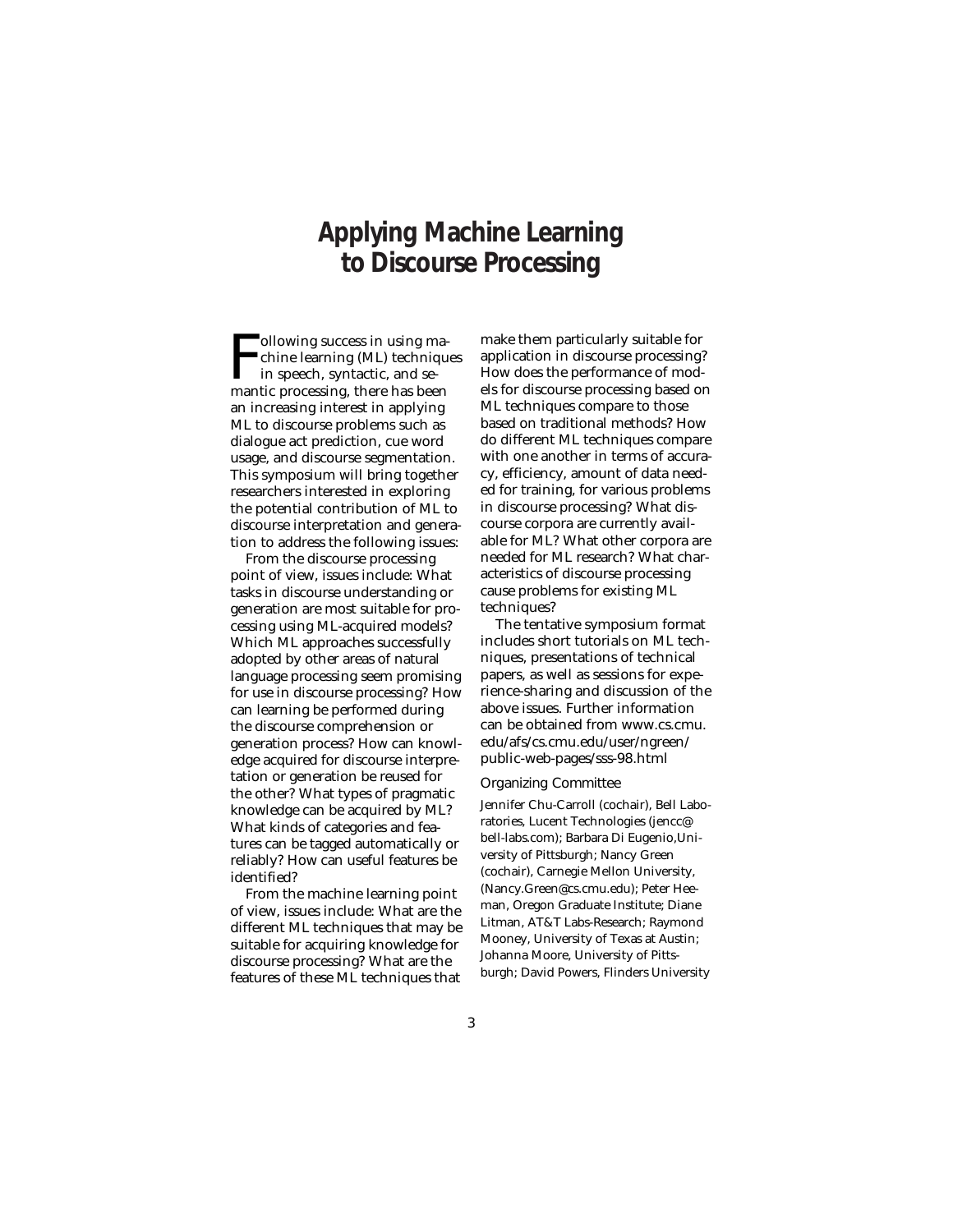### **Integrating Robotic Research Taking the Next Leap**

I<sub>rob</sub> n recent years, many interesting solutions have been found for specific pieces of the general robotics problem. In fact, it now appears that enough of the separate parts have been solved that we might expect real progress to be made in solving harder, general tasks. However, research groups, because of limited funding, staff or hardware, continue to work in narrowly focused areas. To make the next leap in capability, the community must work together to merge these independent efforts. This symposium will bring together robot and AI practitioners to explore how we might take that leap.

To help generate ideas and discussion, we have identified several general areas that have a role in robot integration, and have identified key questions in each area. The major areas include architectures, software archives, competitions, metrics, the role of nonacademic institutions (such as national labs, NASA, etc.), hardware and sensor abstractions, machine learning, simulation, testing and verification, the role of robot vendors, and the role of funding agencies in supporting integration efforts. Please refer to our website for a complete listing of general areas and key questions.

We hope that this symposium will result in the start of real, community-wide exploration of these issues leading to real progress in intelligent robotics. Discussion by participants will begin in December through electronic means, and will be archived at www.aic.nrl.navy. mil/~schultz/aaai98

Presentations and working notes at the symposium will emphasize the meta-issues involved in the integration and distribution of robotic components, and related areas. In addition, federal funding agents and robot vendor representatives will discuss their roles in robotic integration efforts.

Organizing Committee

David Kortenkamp (cochair), Metrica; Alan Schultz (cochair), NRL; Ron Arkin, Georgia Institute of Technology; Reid Simmons, Carnegie Mellon University.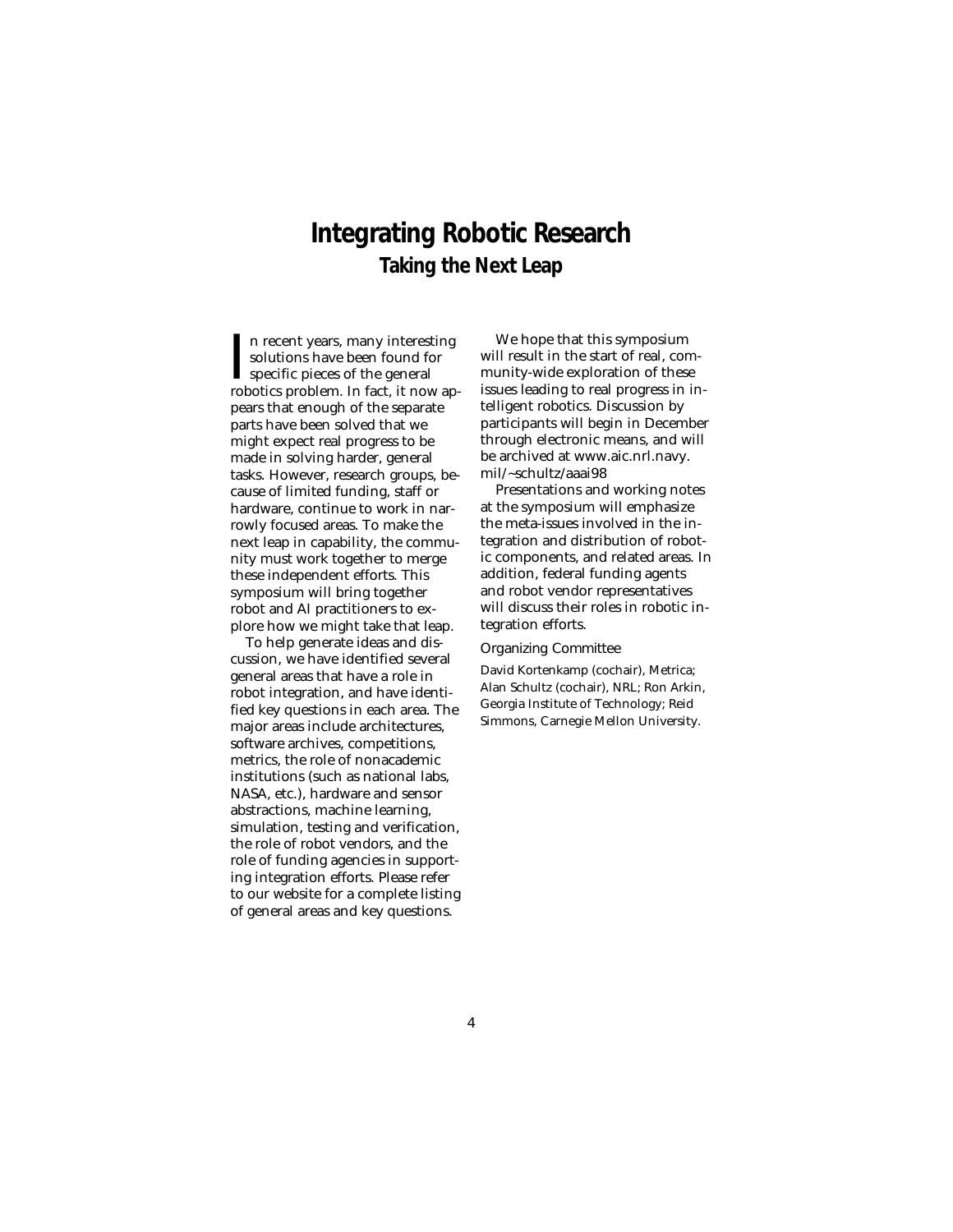### **Intelligent Environments**

Intelligent environments are<br>spaces in which computation is<br>seamlessly used to enhance ordinary activity. They enable tasks hisntelligent environments are spaces in which computation is seamlessly used to enhance orditorically outside the normal range of human-computer interaction by connecting computers to normal, everyday phenomena that have traditionally been outside the purview of contemporary user-interfaces. Their applications are not spreadsheets and word processing but intelligent rooms and personal assistants.

Interaction with these environments should be in terms of forms that people are naturally comfortable with. Their user-interface primitives are not menus, mice and windows but gesture, speech, context, and affect. At least in theory, it should be possible for a person to forget she is using a computer while interacting with one.

Building intelligent environments requires a unique breadth of knowledge that extends beyond any of the traditional boundaries of AI research areas. The purpose of this symposium is to bring together researchers from various AI backgrounds to discuss the issues involved in creating these complex, interactive, embedded systems. We also welcome participation from those in related disciplines, particularly members of the human-computer interaction community.

The tentative symposium pro-

gram includes presentation of selected papers, panel discussions, an invited talk, and breakout sessions to encourage interaction among the different research areas represented. This symposium is intended to be highly interactive, with as much time devoted to discussion as to formal presentation.

Topics that will be discussed include: currently existing intelligent environments; multimodal user-interfaces; speech recognition and understanding; software architectures for modular systems; computer vision systems for gesture, face, and object recognition; computer vision systems for people tracking; audio systems for sound localization; knowledge representation of realworld events; environments that learn about their occupants; and application areas for intelligent environments

Additional information about this symposium is available at www.ai.mit.edu/people/mhcoen/IE)

#### Organizing Committee

Michael Coen (chair), Massachusetts Institute of Technology (mhcoen@ai.mit. edu); Gregory Abowd, Georgia Institute of Technology; Aaron Bobick, Massachusetts Institute of Technology; Jeremy Cooperstock, McGill University; Eric Horvitz, Microsoft Research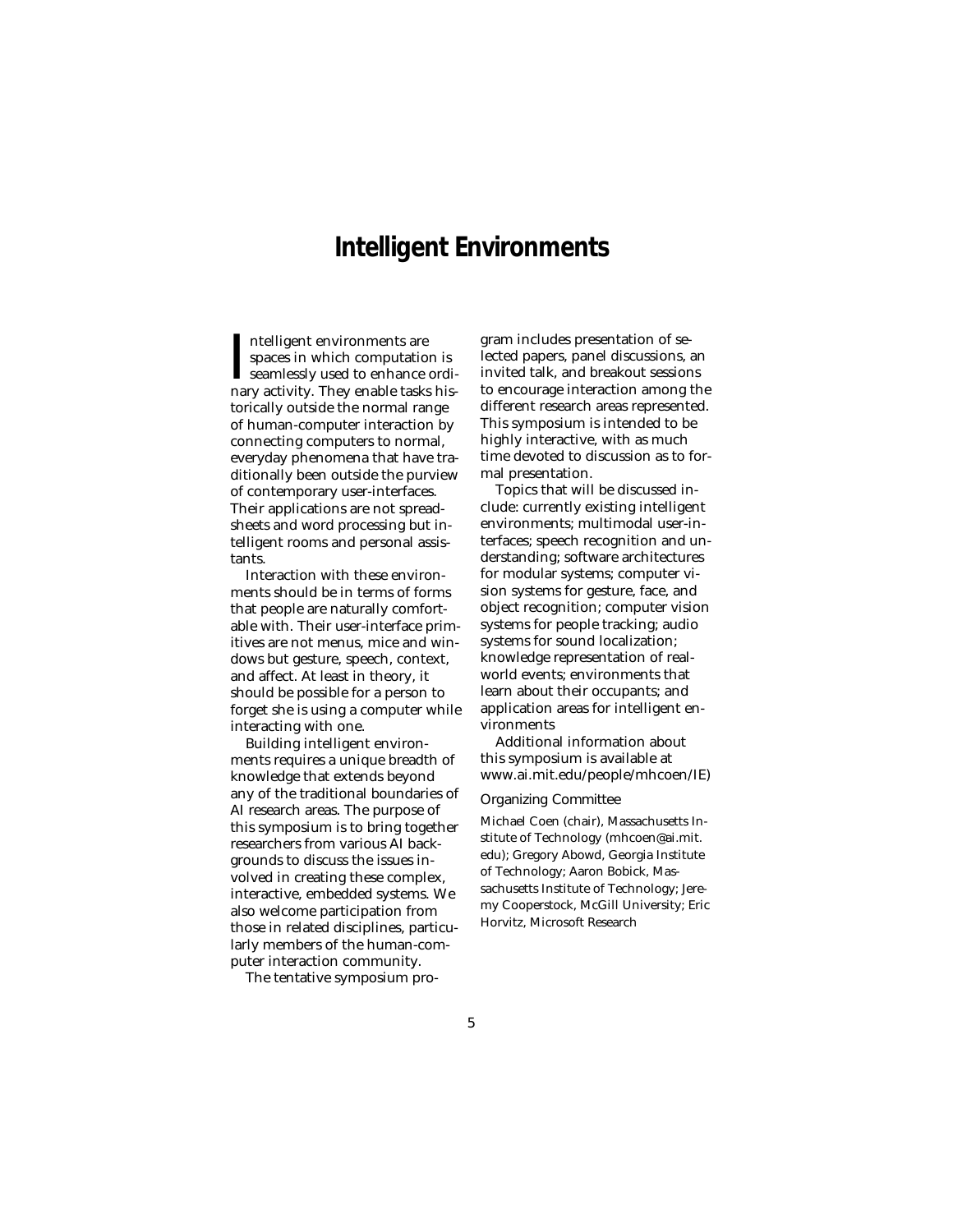### **Intelligent Text Summarization**

With the proliferation of<br>
it has become very difficult to find information of interest. online textual resources, it has become very diffi-Improving access to online information includes finding relevant documents (information retrieval) and presenting only information that matches the user's interests (text summarization).

In this symposium, we aim to discuss both the advantages of more classic, statistical sentence-extraction techniques for text summarization and the strengths of other (e.g., symbolic and rule-based) techniques.

We will be looking for discussions on some fundamental questions: What is a summary? What is an abstract? How can one evaluate the quality of a summary? We will also devote time to new paradigms in summarization-multimodal and multilingual summarization, scalability, and user modeling.

The symposium will include formal presentations and discussions of existing techniques and open problems. One half-day session will be devoted to evaluation of summaries and will feature breakout sessions in which participants will be expected to participate actively.

Researchers and developers from industry, academia, and government are invited to participate. Participants are encouraged to send URLs and other pointers related to text summarization (bibliographies, papers, projects, tools, corpora) to radev@cs.columbia.edu - an extensive bibliography on text summarization will be included in the working notes.

Further information can be obtained from www.cs.columbia.edu/ ~radev/aaai-sss98-its

#### Organizing Committee

Branimir Boguraev, Apple Computer (bkb@research.apple.com); Michael Elhadad, Ben-Gurion University (elhadad @cs.bgu.ac.il); Eduard Hovy (cochair), USC/ISI (hovy@isi.edu); Inderjeet Mani, MITRE (imani@mitre.org); Daniel Marcu, University of Toronto (marcu@cs. toronto.edu); Kathleen McKeown, Columbia University (kathy@ cs. columbia.edu); Dragomir Radev (cochair), Columbia University (radev@ cs.columbia.edu); Amit Singhal, AT&T Research (singhal@research.att.com); Karen Sparck Jones, University of Cambridge (ksj@cl.cam.ac.uk); Stan Szpakowicz, University of Ottawa (szpak@csi.uottawa.ca).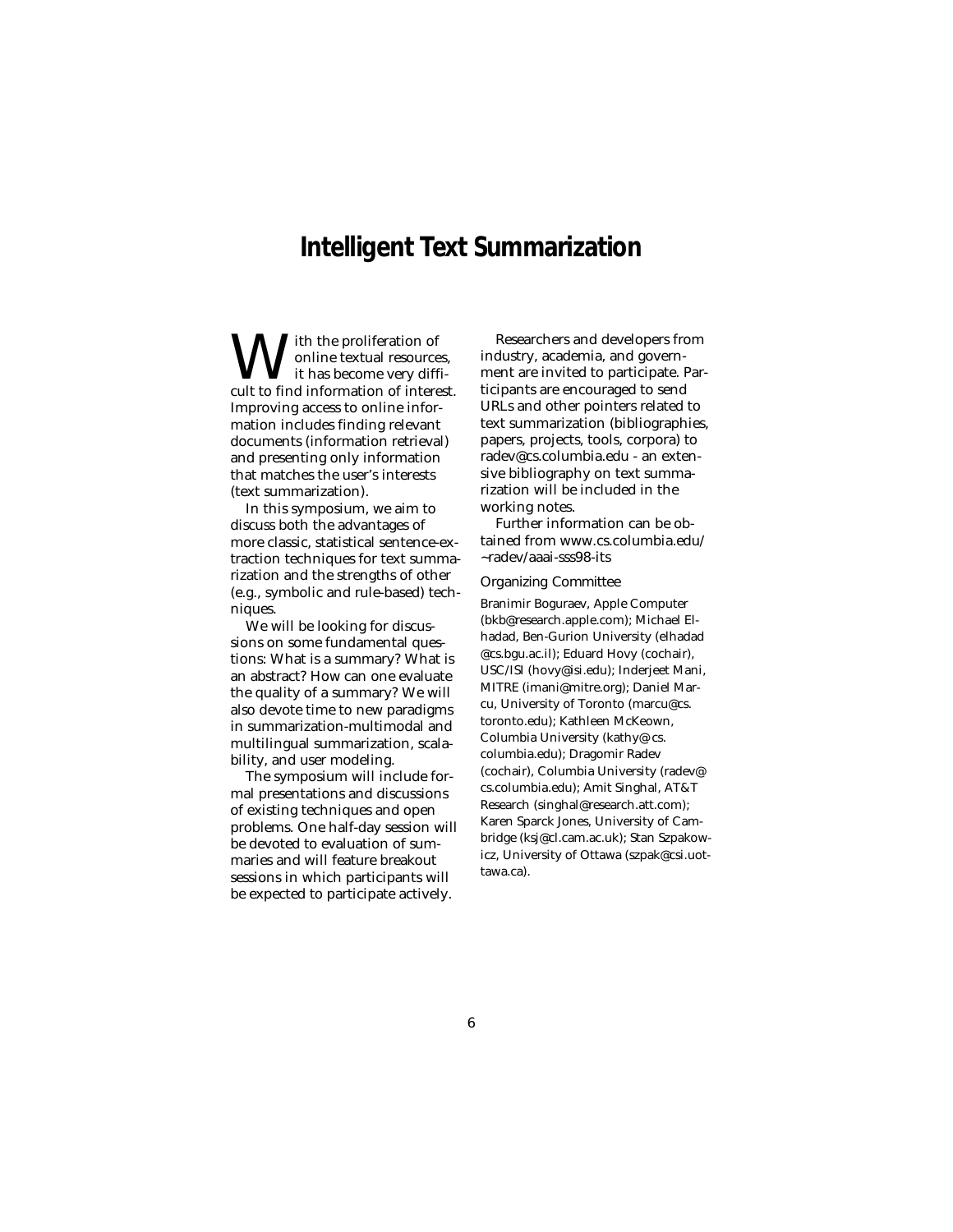### **Interactive and Mixed-Initiative Decision-Theoretic Systems**

**Building an interactive deci-**<br>sion-theoretic problem solver<br>raises a number of issues con-<br>cerning elicitation of the domain sion-theoretic problem solver cerning elicitation of the domain model and presentation of the results. While standard techniques are available for eliciting probability and utility models, the elicitation task is typically time consuming and tedious. Elicitation in decision analysis has focused on specification of a complete model, even though much of the model may be irrelevant to the problem actually being solved. Furthermore, decision-analytic elicitation requires the skill of an expert to identify what information is important and what simplifying assumptions are appropriate. Once the model has been elicited and the appropriate analysis performed, problem solving results must be presented to the user in an easily intelligible form and one that facilitates communicating additional requirements to the system if the user is not satisfied with the results. This symposium will provide a forum for identifying key problems to be addressed and potential techniques for solving them.

The symposium will be largely discussion-oriented, with discussion focusing on the nature of interaction required by various applications; elicitation and construction of probability and utility models; the role of qualitative representations; and presentation and explanation of results to users.

There will be a few invited talks and demonstrations of working systems.

Further information can be obtained from www.cs.washington. edu/research/projects/ai/www/idts.

#### Organizing Committee

Peter Haddawy (cochair), University of Wisconsin-Milwaukee (haddawy@ cs.uwm.edu); Steve Hanks (cochair), University of Washington (hanks@ cs.washington.edu); Denise Draper, Rockwell Palo Alto Research Laboratory (draper@rpal.rockwell.com); Tze Yun Leong, The National University of Singapore (leongty@iscs.nus.edu.sg).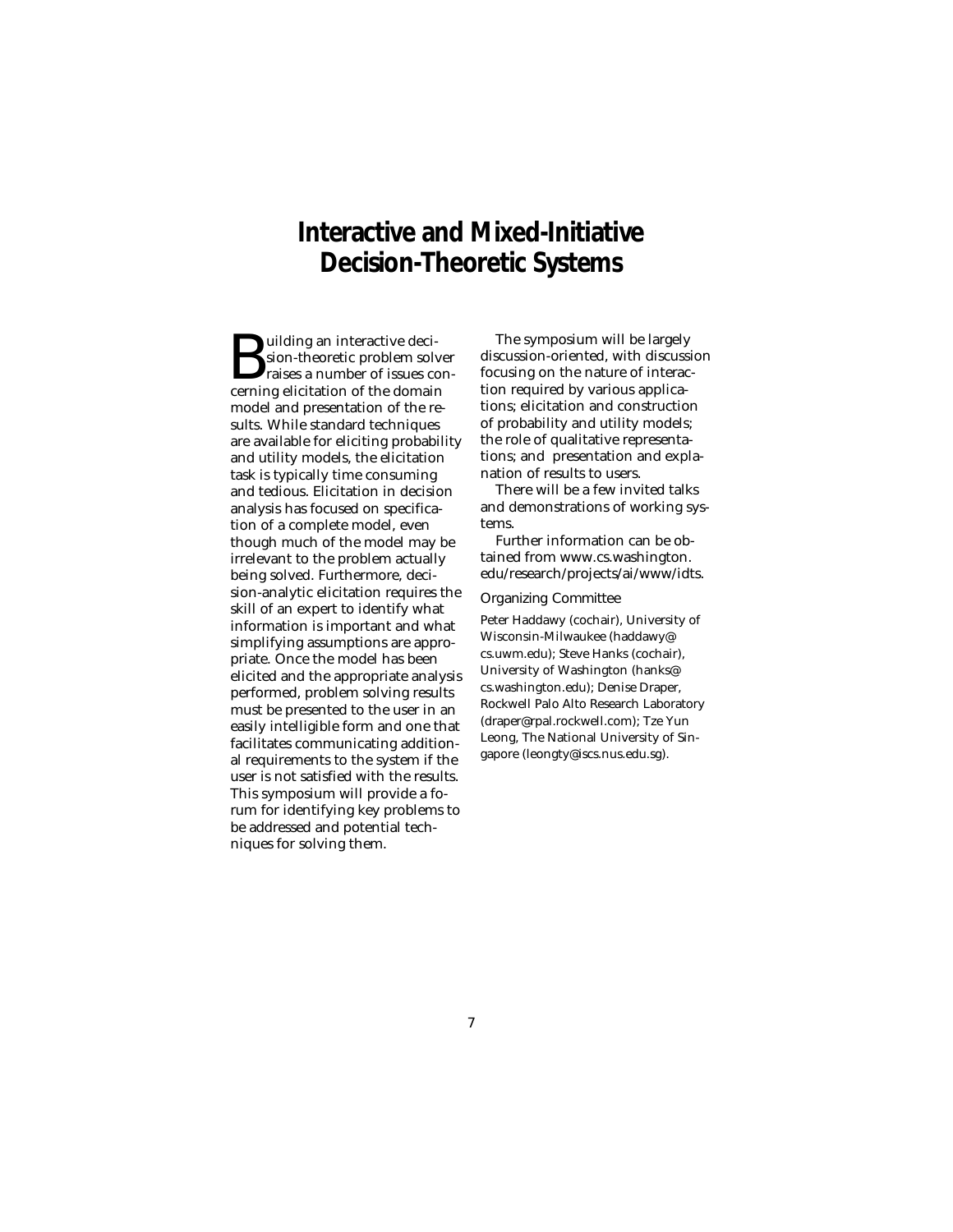### **Multimodal Reasoning**

There are a number of AI reasoning modes or paradigms<br>that have widespread application. e.g. case-based reasoning. soning modes or paradigms that have widespread application, e.g. case-based reasoning, constraint-based reasoning, modelbased reasoning, rule-based reasoning. This symposium will encourage integration of these reasoning modes, and interaction among the corresponding research communities. Discussion topics may include, but are not limited to:

- Combining reasoning methods in a single application
- Using one form of reasoning to support or guide another
- Compiling one form of reasoning experience into another form of reasoning knowledge
- Transferring successful methods from one form of reasoning to another
- Interoperability of applications based on different reasoning technology
- Switching among alternative forms of reasoning
- Comparing and evaluating reasoning alternatives for specific problem domains
- Identifying categories, structures, or properties of knowledge or tasks for which different reasoning techniques are appropriate or advantageous
- Systematically relating reasoning formalisms
- Demonstrating practical advantages of a multimodal approach

for real problems

• Identifying and exploiting commonalities

The Symposium will encourage building on the specific experiences of the attendees towards general principles of multimodal reasoning architecture, multimodal both in the sense of combining modes, and in the sense of being relevant to multiple modes.

Further information can be obtained from www.cs.unh.edu/ccc/ mm/sym.html

#### Organizing Committee

Eugene Freuder (chair), University of New Hampshire (ecf@cs.unh.edu); Edwina Rissland, University of Massachusetts; Peter Struss, Technical University of Munich; Milind Tambe, University of Southern California.

### Program Committee

Rene Bakker, Telematics Research Centre; Karl Branting, University of Wyoming; Nick Cercone, University of Waterloo; Ashok Goel, Georgia Institute of Technology; Vineet Gupta, NASA Ames Research Center; David Leake, University of Indiana; Amnon Meisels, Ben Gurion University; Robert Milne, Intelligent Applications Ltd; Pearl Pu, Swiss Federal Institute of Technology (EPFL); Ron Sun, University of Alabama; Jerzy Surma, Technical University of Wroclaw; Katia Sycara, Carnegie Mellon University.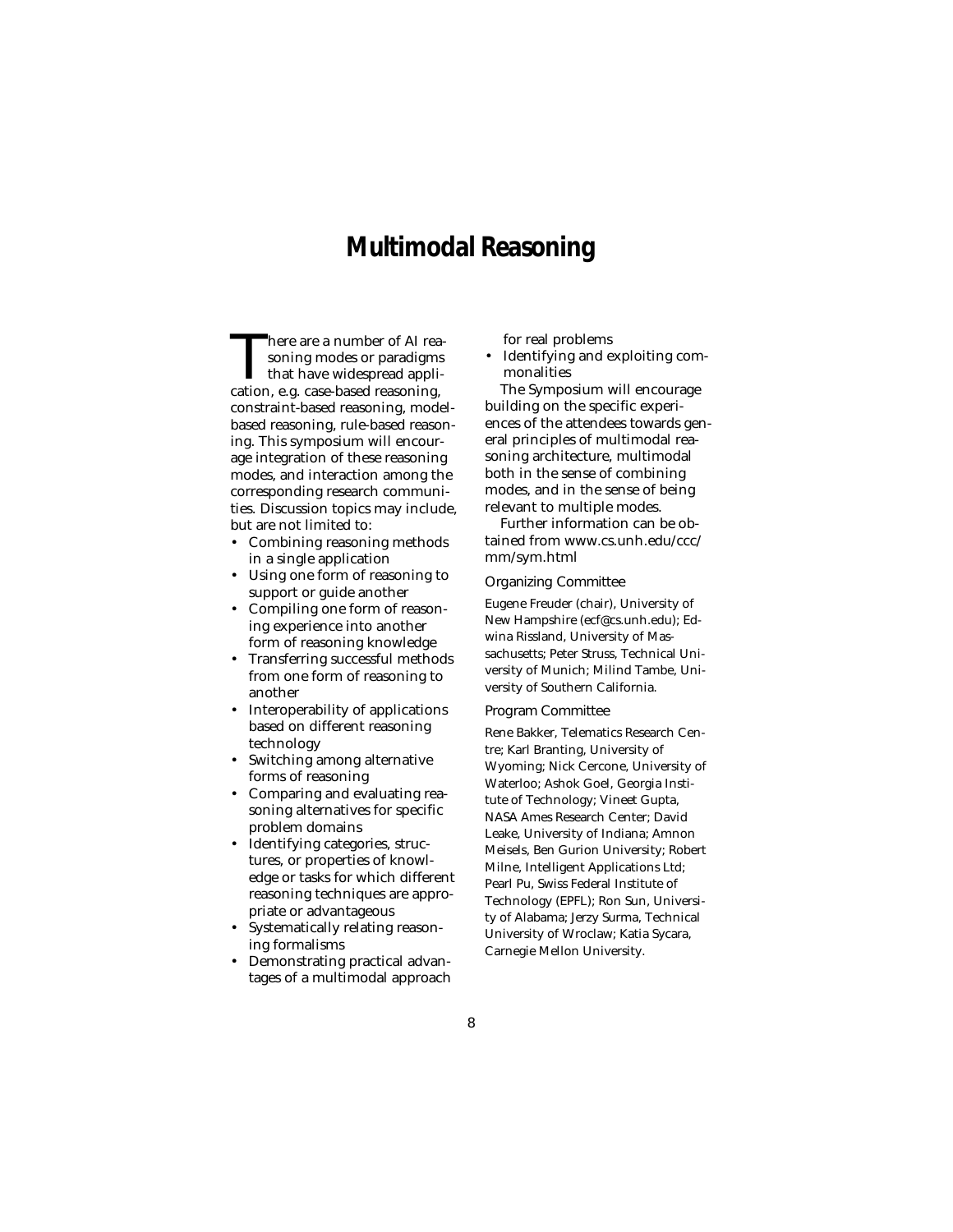### **Prospects for a Commonsense Theory of Causation**

The goal of this symposium is<br>to stimulate efforts towards<br>the development of a com-<br>monsense theory of causation to stimulate efforts towards  $\mathsf{L}\,$  the development of a commonsense theory of causation while also encouraging discussion on the prospects for and impediments to such a theory. Ultimately, a theory of causation would play a central role in many tasks of importance to AI—for example, planning, reasoning about action, diagnosis, and explanation. However, progress in these areas has often been explored independently of considerations into the general properties that a theory of causation might have.

The symposium will be organized around a series of sessions in the following areas. Each session will include technical paper presentations of new and ongoing work followed by extensive discussion periods.

- Causal and action languages. Formalisms for representing causality, the ramification problem, branching models of time, causal laws as inductive definitions, natural events and the situation calculus, necessary and sufficient conditions.
- Conditionals, counterfactuals, and explanation. Learning and counterfactuals, models of explanation, time and causal independence, the role of counterfactuals in causal reasoning.
- Uncertain reasoning and causa-

tion. The acquisition of causal models from data, Bayesian belief networks and causal ordering in structural equation models, structural nested models from economics, integrating time, action, and probability in a causal logic.

In addition, we will have an invited speaker and discussion session on qualitative reasoning and causal models.

The intended audience for this symposium includes not only those from AI interested in the theoretical aspects of causation but also those from other disciplines such as philosophy, linguistics, economics, and statistics whose work is related to the topics of the symposium.

Further information can be obtained from www.eecs.harvard.edu/ ~ortiz/cause98.html

#### Organizing Committee

Charlie Ortiz (Chair), Harvard University (ortiz@eecs.harvard.edu); Leora Morgenstern, IBM T.J. Watson Research Center (leora@watson.ibm.com); Glenn Shafer, Rutgers University (gshafer@andromeda.rutgers.edu); Rich Thomason, University of Pittsburgh (thomason@ isp.pitt.edu); Yoav Shoham, Stanford University (shoham@cs.stanford.edu).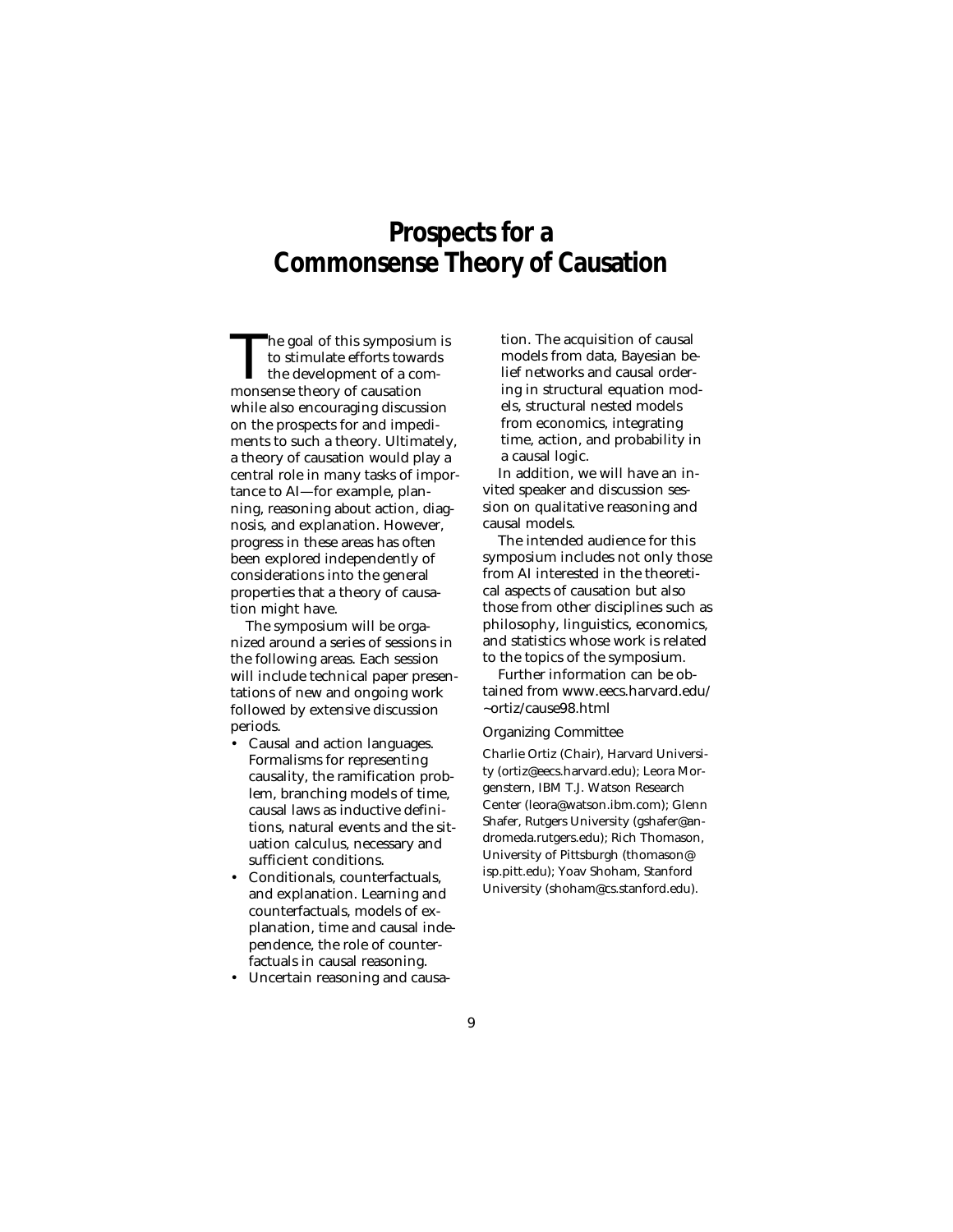### **Satisficing Models**

To effectively accomplish their<br>goals, agents need to model<br>their environment and other<br>agents with which they interact. goals, agents need to model their environment and other agents with which they interact. Building detailed, accurate, and upto-date models however is a timeconsuming activity and can detract from the actual problem solving activities of the agents. We define "satisficing models" as approximate models that enable agents to reliably perform at an acceptable level of effectiveness.

Agents have to make informed and reasoned decisions about allocating their limited computing, sensing, and other resources toward problem solving versus model building activities. To be able to make these decisions effectively, agents must be able to evaluate the accuracy and reliability of their current models, predict the computational implications of building more accurate models, and analyze which components of their world models will yield the maximum incremental payoff upon enhancement. Research questions to be addressed by the presenters and discussants in this symposium will include the following.

- What are the computational tradeoffs involved in model construction? How can they be measured?
- How to incrementally develop and update the satisficing model with changes in the environ-

ment and changes in the collection or behavior of other agents?

• What is the role of inductive learning in resource-bounded reasoning? Should learning be used to control deliberation? How should one control the exploration-exploitation tradeoff? In addition to presentation of selected papers, the symposia will consist of panel discussions, breakout groups, and invited talks. We will distribute accepted papers and key discussion topics ahead of the symposium.

Further information can be obtained from euler.mcs.utulsa.edu/ ~sandip/symposium/98/

Organizing Committee

Sandip Sen (chair), University of Tulsa (sandip@kolkata.mcs.utulsa.edu); Ed Durfee, University of Michigan (durfee@umich.edu); Toru Ishida, Kyoto University (ishida@kuis.kyoto-u.ac.jp); Victor Lesser, UMass (lesser@cs.mass. edu); Jeff Rosenschein, The Hebrew University (jeff@cs.huji.ac.il); Tuomas Sandholm, Washington University (sandholm@cs.wustl.edu); Milind Tambe, USC/ISI (tambe@isi.edu); Shlomo Zilberstein, UMass (shlomo@cs.umass.edu).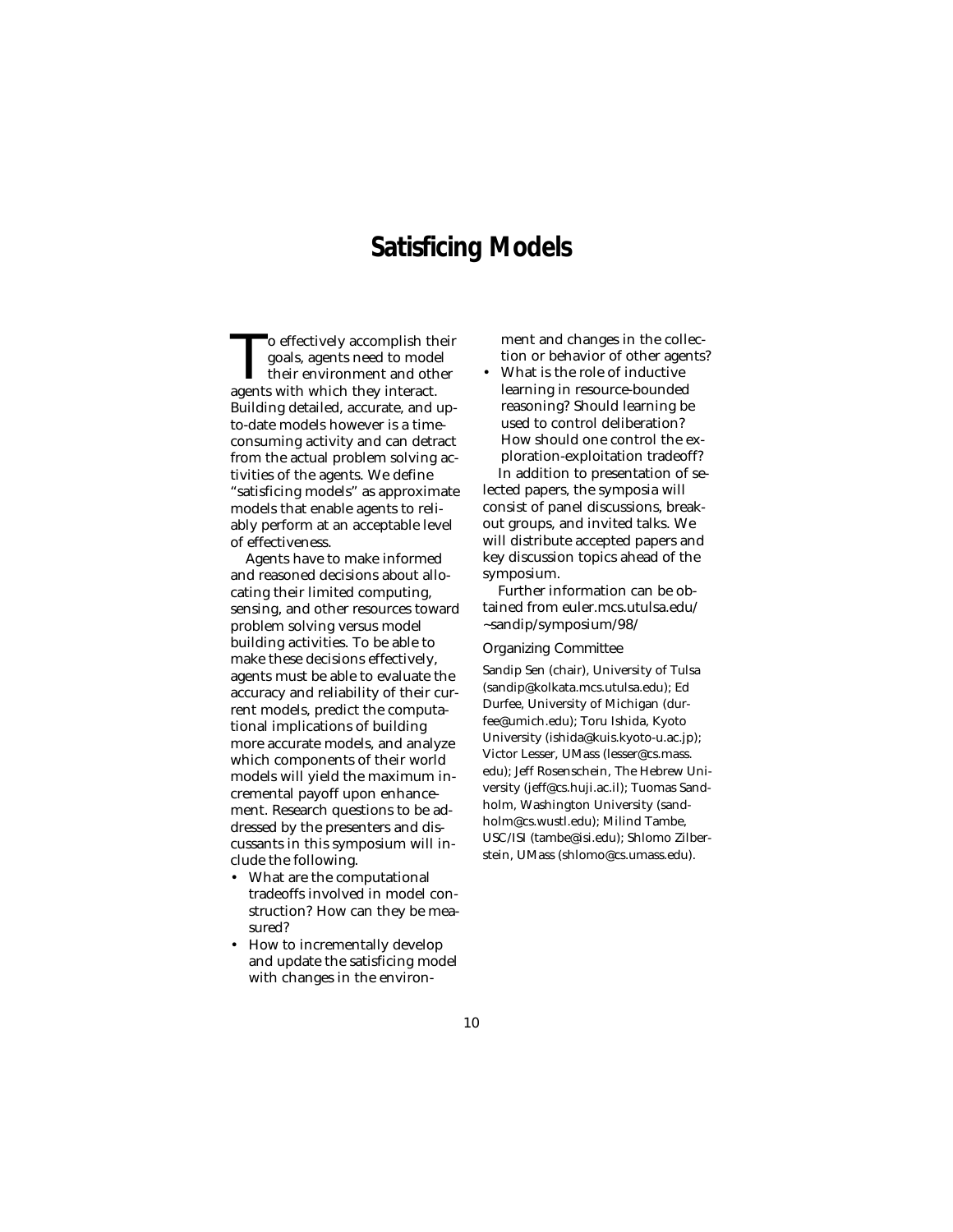### **Registration**

ALL ATTENDEES MUST PREREGIS-TER. Each symposium has a limited attendance, with priority given to invited attendees. All accepted authors, symposium participants, and other invited attendees must register by February 6, 1998. After that period, registration will be opened up to the general membership of AAAI and other interested parties. All registrations must be postmarked by February 27, 1998.

Your registration fee covers your attendance at the symposium, a copy of the working notes for your symposium, and the reception.

Checks (drawn on US bank) or international money orders should be made out to AAAI. VISA, Master-Card and American Express are also accepted. Please complete the attached registration form and mail it with your fee to:

AAAI Spring Symposium Series 445 Burgess Drive

Menlo Park, CA 94025

If you are paying by credit card, you may email the form to sss@aaai.org or fax it to 650-321- 4457. Registration forms are also available on AAAI's web page: www.aaai.org/Symposia/Spring/ 1998/sssregistration-98.html.

Please note: **All refund requests must be in writing and postmarked by March 6, 1998.** No refunds will be granted after this date. A \$25.00 processing fee will be levied on all refunds granted.

When you arrive at Stanford, please pick up your complete registration packet in the lobby of the Tressider Union. Registration hours will be:

| Monday, March 23:                    | $8:00$ PM - $5:00$ PM |
|--------------------------------------|-----------------------|
| Tuesday, March 24:                   | $8:00$ AM - $5:00$ PM |
| Wednesday, March 25: 8:00 AM - 12:00 |                       |
|                                      | <b>NOON</b>           |

### Parking

Parking will be available on the Stanford Campus from March 23- 25 for \$6.00 per day. An application for parking permits is included on the attached registration form. Permits will be mailed to you with your registration receipt, along with a map and directions to the assigned lots.

#### Accommodations

For your convenience, AAAI has reserved a block of rooms at the hotels listed below. Symposium attendees must contact the hotels directly. Please identify yourself as an AAAI Spring Symposium Series registrant to qualify for the reduced rate.

Creekside Inn

3400 El Camino Real Palo Alto, CA 94306 Phone: 650-493-2411 or 1-800-49-CREEK Fax: 650-493-6787 Marguerite shuttle pick-up: 0.5 mile Rates: \$90 (S) \$100-\$110 (D) Reserve before 3/5/98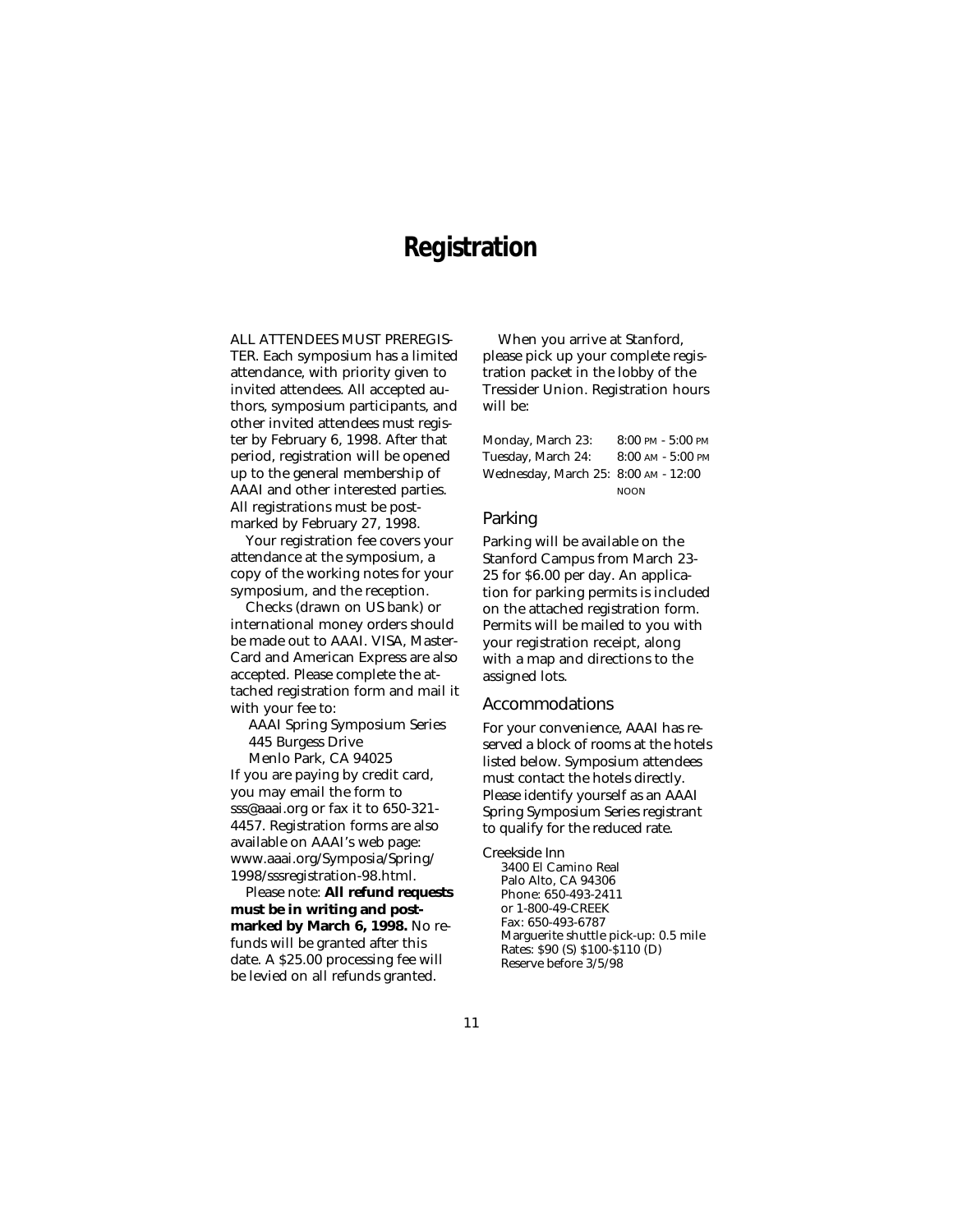Holiday Inn-Palo Alto *(The Holiday Inn Palo Alto will be changing to the Sheraton Palo Alto Hotel in early 1998.)* 625 El Camino Real Palo Alto, CA 94301 Phone: 650-328-2800 or 800-874-3516 Fax: 650-327-7362 Marguerite shuttle stop nearby Rates: \$139 (S or D) Reserve before: 2/27/98

Stanford Terrace Inn 531 Stanford Ave Palo Alto, CA 94306 Phone: 650-857-0333 Fax: 650-857-0343 Marguerite shuttle stop nearby Rates: \$105 (S), \$115 (D) Reserve before: 2/22/98

### Other Hotels

(Available only on a first-come, first served basis; all prices are subject to changes without notice).

Mermaid Inn 727 El Camino Real Menlo Park, CA 94025 Phone: 650-323-9481 (No fax). Rates: \$52 (S), \$66 (D)

Best Western Riviera 15 El Camino Real Menlo Park, CA 94025 Phone: 650-321-8772 Fax: 650-321-2137 Rates: \$135 (S or D)

The Cardinal Hotel 235 Hamilton Avenue Palo Alto, CA 94301 Phone: 650-323-5101 Fax: 650-325-6086 Marguerite shuttle stop nearby Rates: \$100 (may vary due to renovation)

Hotel California 2431 Ash Street Palo Alto, CA 94306 Phone: 650-322-7666 (no fax). Marguerite shuttle stop nearby Rates: \$59-\$62 (S) \$66-\$69 (D)

Travelodge 3255 El Camino Real Palo Alto, CA 94306 Phone: 650-493-6340 Fax: 650-424-9535 Marguerite shuttle stop nearby Rates: \$99-\$110 (S or D)

### Air Transportation and Car Rental

Get there for less on American Airlines or United Airlines, the official carriers for AAAI. Save 5-10 percent off the lowest applicable fares, or the guaranteed lowest available fare on any carrier. Save an additional 5 percent off if you purchase at least sixty days prior to departure. Travel between March 20-28, 1998. All attendees booking through Conventions In America will receive free flight insurance of \$100,000. Avis Rent A Car is also offering special low rates with unlimited free mileage.

Call Conventions in America, our official travel agency, at 800- 929-4242 and ask for Group #428. Reservation hours: M-F 6:30 AM-5:00 PM PST. Outside U.S. and Canada, call 619-453-3686; Fax 619-453-7976; Web: www.scitravel.com. If you call direct: *American:* 800-433-1790 ask for Index #10309 *United:* 800-521-4041 ask for Tour Code #512QW *AVIS:* 800-331-1600 ask for AWD #J947822

### Disclaimer

In offering American Airlines, Avis Rent-A-Car, the Creekside Inn (Best Western), The Holiday Inn Palo Alto, and the Stanford Terrace Inn (hereinafter referred to as "Suppliers") and all other service providers for the AAAI Spring Symposium Series, the American Association for Artificial Intelligence acts only in the capacity of agent for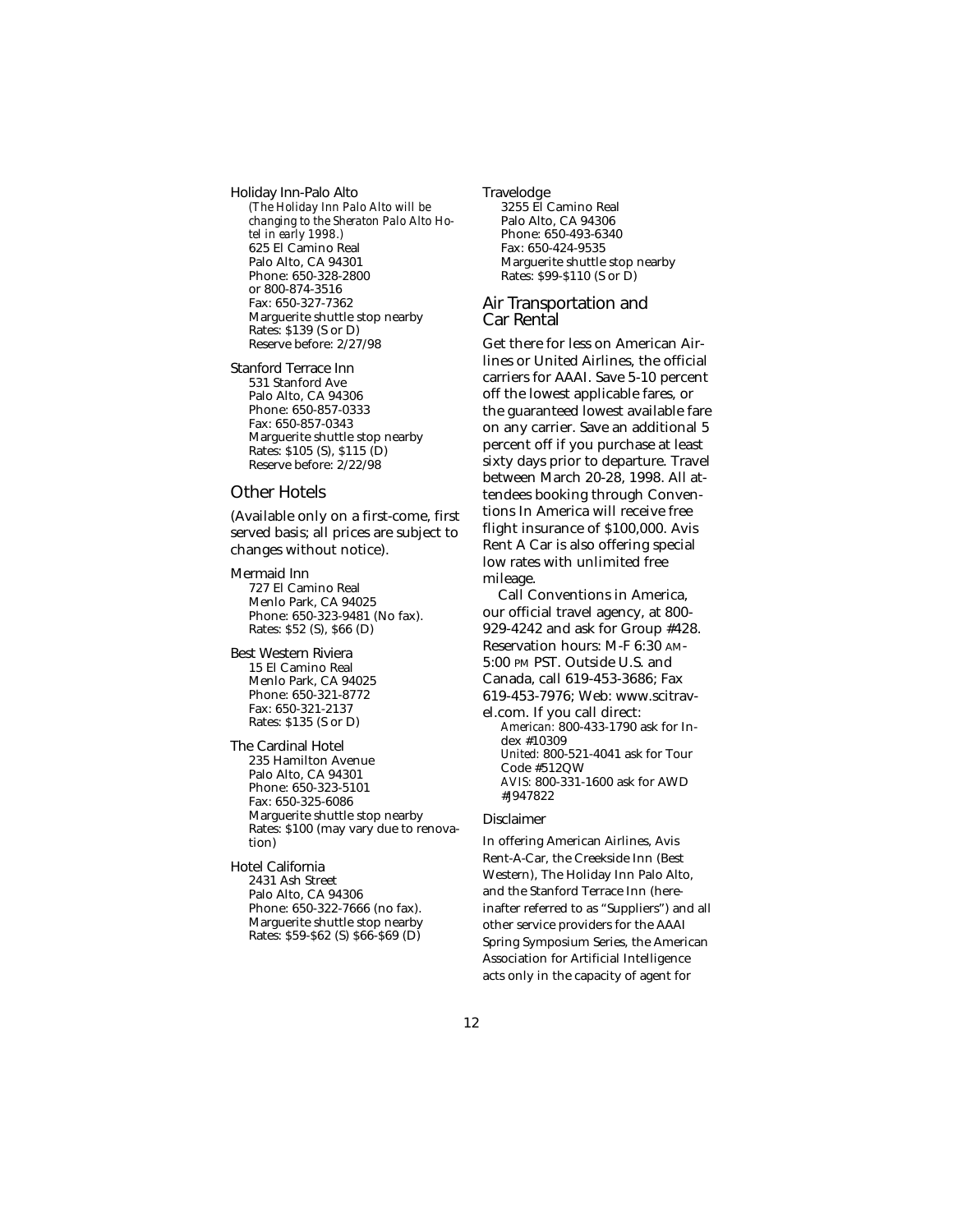the Suppliers which are the providers of hotel rooms and transportation. Because the American Association for Artificial Intelligence has no control over the personnel, equipment or operations of providers of accommodations or other services included as part of the Symposium program, AAAI assumes no responsibility for and will not be liable for any personal delay, inconveniences or other damage suffered by symposium participants which may arise by reason of (1) any wrongful or negligent acts or omissions on the part of any Supplier or its employees, (2) any defect in or failure of any vehicle, equipment or instrumentality owned, operated or otherwise used by any Supplier, or (3) any wrongful or negligent acts or omissions on the part of any other party not under the control, direct or otherwise, of AAAI.

### Ground Transportation

This information is the best available at the time of printing. Fares and routes change frequently. Please check by telephoning the appropriate numbers below for the most up-to-date information.

#### Supershuttle

24 hour van service to and from San Francisco Airport. San Francisco Airport to Palo Alto rates are: \$23.00 for one person one way; \$23.00 plus \$8.00 for two persons going to the same address. Cash or major credit cards only. For reservations call 650-558-8500 or 1-800- 258-3826.

#### Airport Connection

Van service is \$35 for one person one way to and from San Francisco or San Jose Airport to Palo Alto. Cash, major credit cards, or checks accepted. Call 650/363-1500 within California, or 1-888-990-5466 in other areas. White courtesy telephone available at San Francisco Airport.

### South Bay Shuttle

Van service to and from San Francisco Airport to Palo Alto is \$16 for one person one way. From San Jose Airport to Palo Alto the rate is \$18 per. Cash or checks only. For reservations call 408/559-9477 or 1-800- 548-4664.

### Stanford Shuttle

The Stanford University Marguerite Shuttle Bus service provides service from several points along El Camino Real, the train station, and other surrounding locations to the Stanford Oval as well as transportation around the Stanford campus.

### Train

CalTrain runs between San Francisco and Palo Alto station starting at 5:15 AM with the last train leaving San Francisco at 10:00 PM (weekdays), 12:00 midnight (Friday and Saturday nights). The fare is \$7.50 round trip for same-day travel, or \$3.75 one way. For up-to-date fare information and time tables, call toll free 800-660-4287 or visit their website at www.caltrain.com.